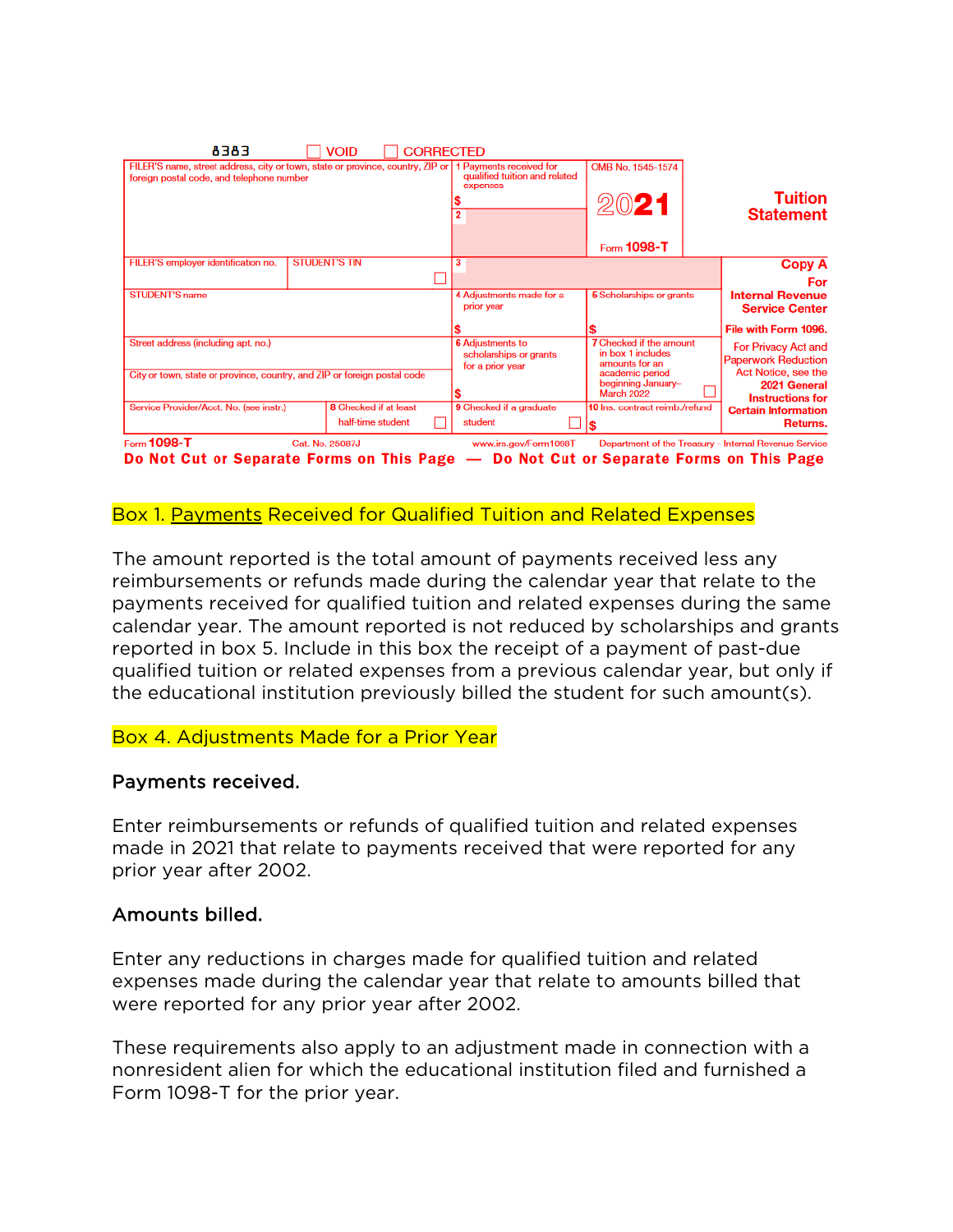#### Box 5. Scholarships or Grants

Enter the total amount of any scholarships or grants that you administered and processed during the calendar year for the payment of the student's costs of attendance. Scholarships and grants generally include all payments received from third parties (excluding family members and loan proceeds). This includes payments received from governmental and private entities such as the Department of Veterans Affairs, the Department of Defense, civic and religious organizations, and nonprofit entities.

### Box 6. Adjustments to Scholarships or Grants for a Prior Year

Enter the amount of any reduction to the amount of scholarships or grants that were reported for any prior year after 2002.

Box 7. Checkbox for Amounts for an Academic Period Beginning in January Through March of 2022

Check this box if any payments received for qualified tuition and related expenses reported for 2021 relate to an academic period that begins in January through March of 2022.

#### Box 8. Check if at Least Half-Time Student

Check this box if you were at least a half-time student during any academic period that began in 2021. A half-time student is a student enrolled for at least half the full-time academic workload for the course of study the student is pursuing. Your institution's standard for a half-time student work load must equal or exceed the standards established by the Department of Education under the Higher Education Act and set forth in 34 C.F.R. section 668.2(b).

#### Box 9. Check if a Graduate Student

Check this box if you were a graduate student. You were a graduate student if you were enrolled in a program or programs leading to a graduate-level degree, graduate-level certificate, or other recognized graduate-level educational credential.

The amounts reflected on the 1098-T form in Box 1 are payments made during the 2021 tax year up to the total amount of qualified tuition and related expenses dated in 2021 tax year. This means that payments made from January 1 through December 31, 2021 for the Spring 2021, Mini Term 2021,